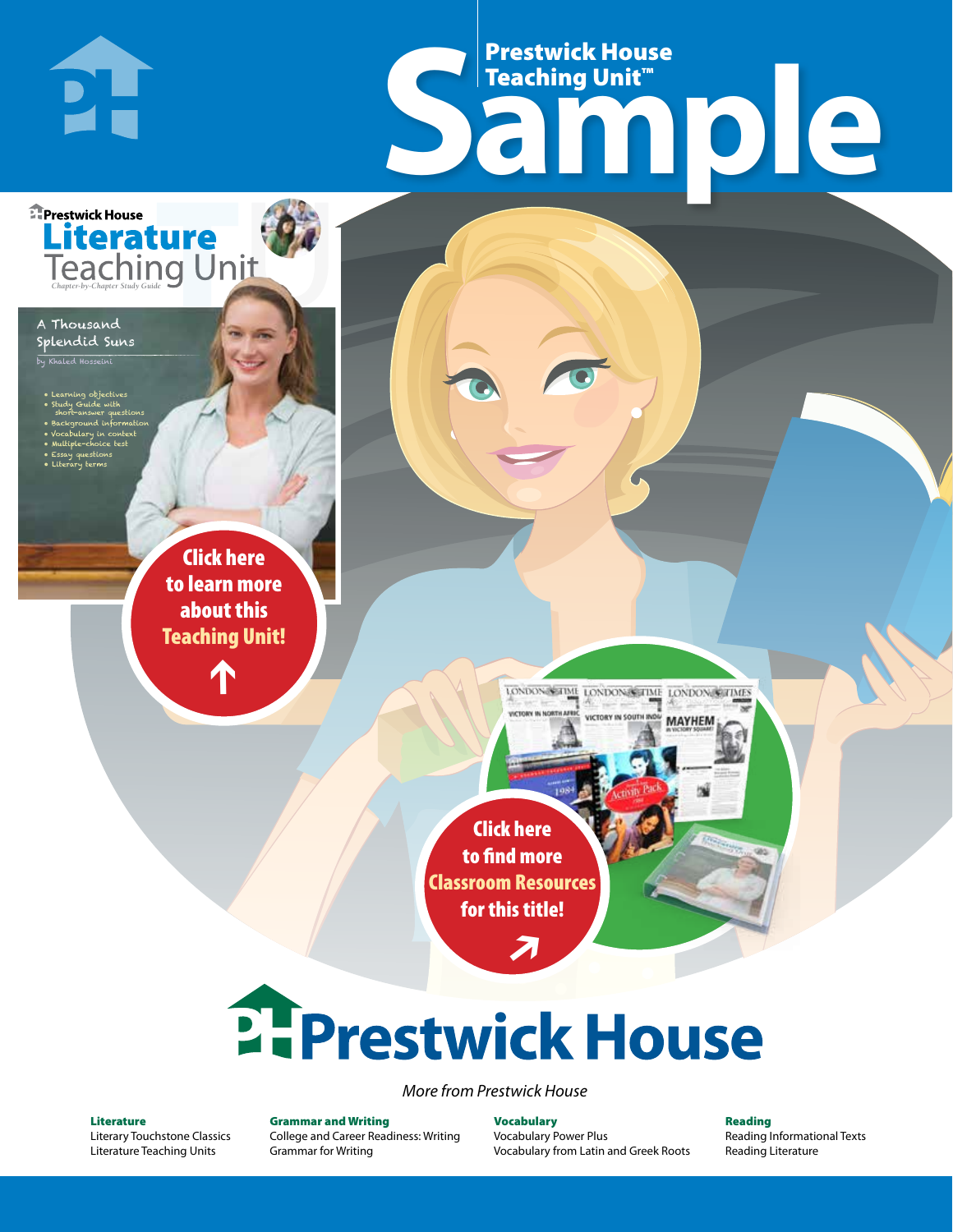

## A Thousand Splendid Suns

## by Khaled Hosseini

- Learning objectives
- Study Guide with short-answer questions
	- Background information
	- Vocabulary in context
		- Multiple-choice test
			- Essay questions
				- Literary terms

## **Ellergetwick House**

**P.O. Box 658, Clayton, DE 19938 www.prestwickhouse.com 800.932.4593**

**ISBN: 978-1-93546-471-6**

**Copyright ©2009 by Prestwick House Inc.**

**All rights reserved. No portion may be reproduced without permission in writing from the publisher.** 

**Item No: 305295**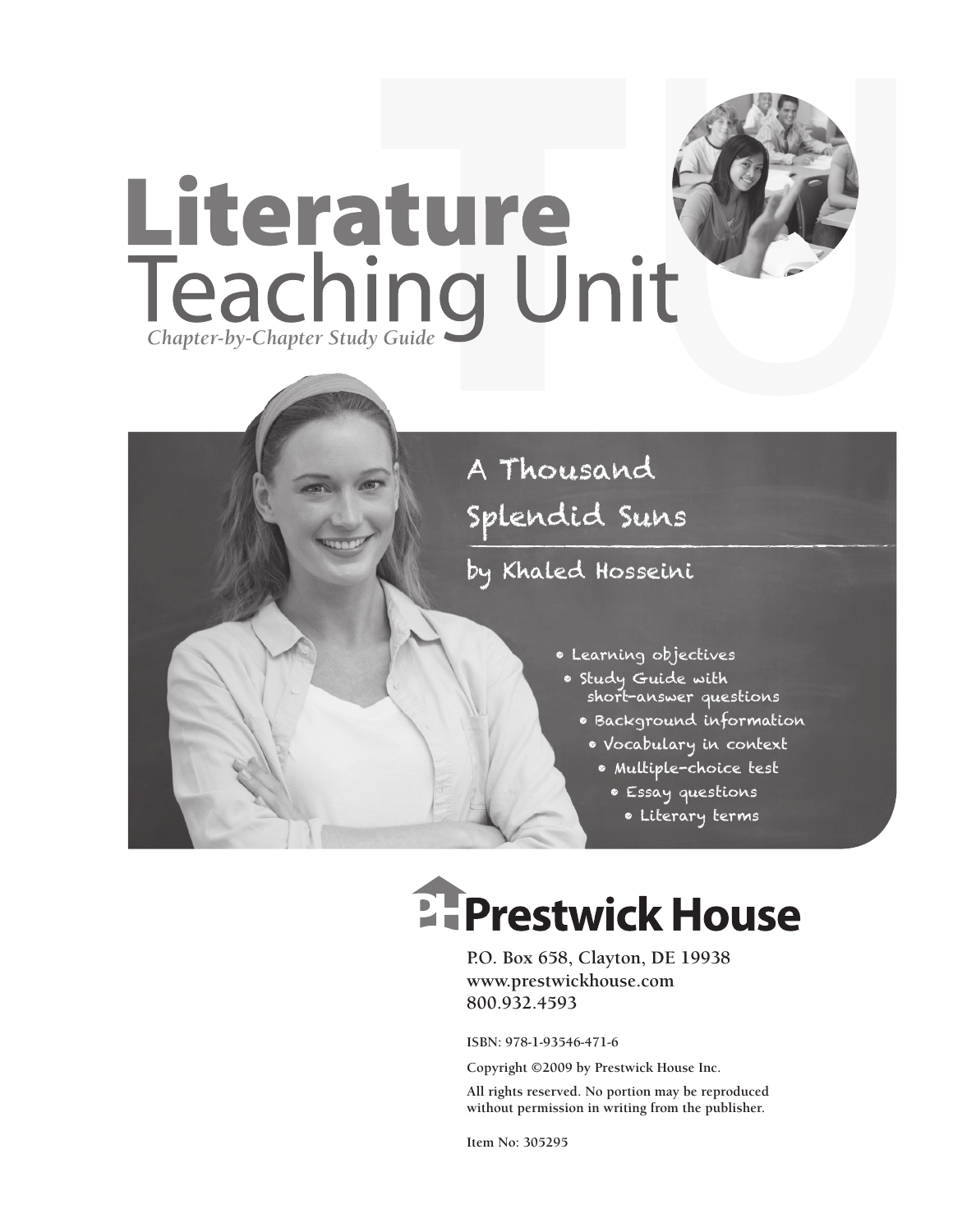## **A Thousand Splendid Suns**

All references come from the Riverhead Books edition of *A Thousand Splendid Suns*, copyright 2007.

#### **Objectives**

*By the end of this Unit, the student will be able to:*

- 1. understand the political upheaval in Afghanistan and the struggle its people face.
- 2. discuss the double standard of behavior of males and females in the novel, and identify ways the double standard is perpetuated.
- 3. decide on and discuss an overall theme for the book.
- 4. demonstrate an understanding of symbolism in the novel.
- 5. predict events in the novel.
- 6. identify flat and round characters and explain the difference.
- 7. define irony and identify examples in the novel.
- 8. make inferences based on events in the novel.
- 9. identify examples of figurative language in the novel.
- 10. identify foreshadowing in the novel.
- 11. describe major characters.
- 12. explain how the major characters have changed over the course of the novel.
- 13. explain how setting relates to the characters in the book.
- 14. identify the point of view of the novel, and demonstrate how a different point of view would affect the story.
- 15. identify the climax of the novel.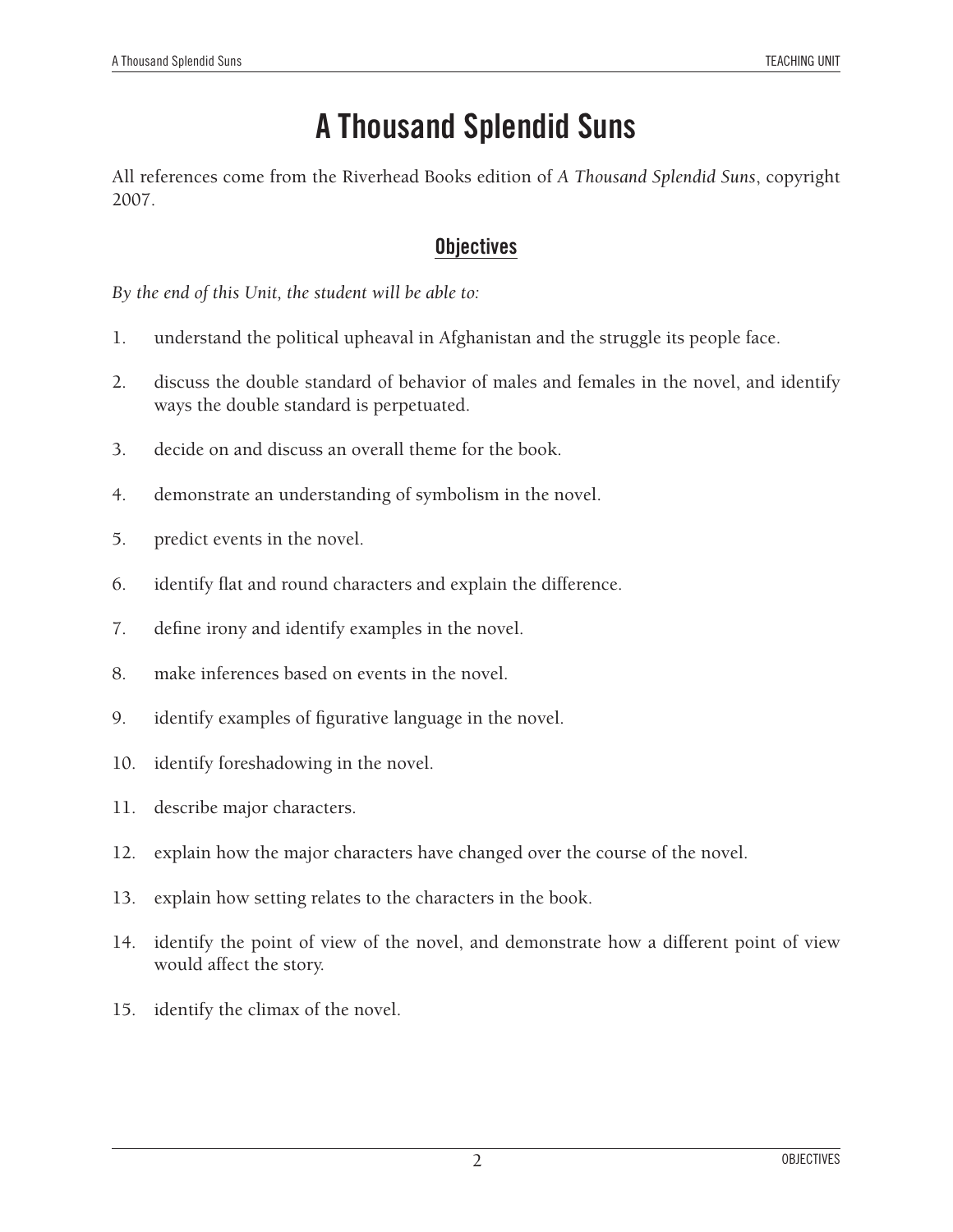## **A Thousand Splendid Suns**

#### **Questions for Essay and Discussion**

- 1. Explain whether you feel the ending of the novel is appropriate or realistic.
- 2. Write a character analysis of Laila, Mariam, Rasheed or Tariq. Be sure to include their personality traits, their motivation in the story, their strength and weaknesses, and your own opinion of each character.
- 3. What do you think is the central conflict in the story? Is the conflict internal or external? Support your answer with details from the novel.
- 4. How might the story have been different if Tariq really had died, as Abdul Sharif told Laila?
- 5. How might the novel be different if Hosseini used another point of view? Explain how the story might change if it were told in the first person or a non-alternating third person limited point of view.
- 6. Is there a hero in the novel? If so, who do you think it is? Explain, and be sure to include your definition of "hero."
- 7. Consider Rasheed, Mariam, Laila, and Tariq. Of these characters, which are static (flat) and which are dynamic (round)? What major changes do the dynamic characters experience? Explain using details from the novel.
- 8. At which point in the novel does the climax take place? What effect does this climax have on the conflict and the characters?
- 9. What traits does Mariam have that would make her a good mother? Refer directly to the novel to provide examples of times when Mariam acts motherly.
- 10. Trace Laila's and Mariam's evolution over the course of the novel. How has each woman changed? What has each woman learned?
- 11. How might the novel be different if Mariam had lived?
- 12. Using details from the novel, explain the major political changes in Afghanistan from 1973 to 2003.
- 13. How might the ending of the novel been different if Laila had not received Mariam's inheritance?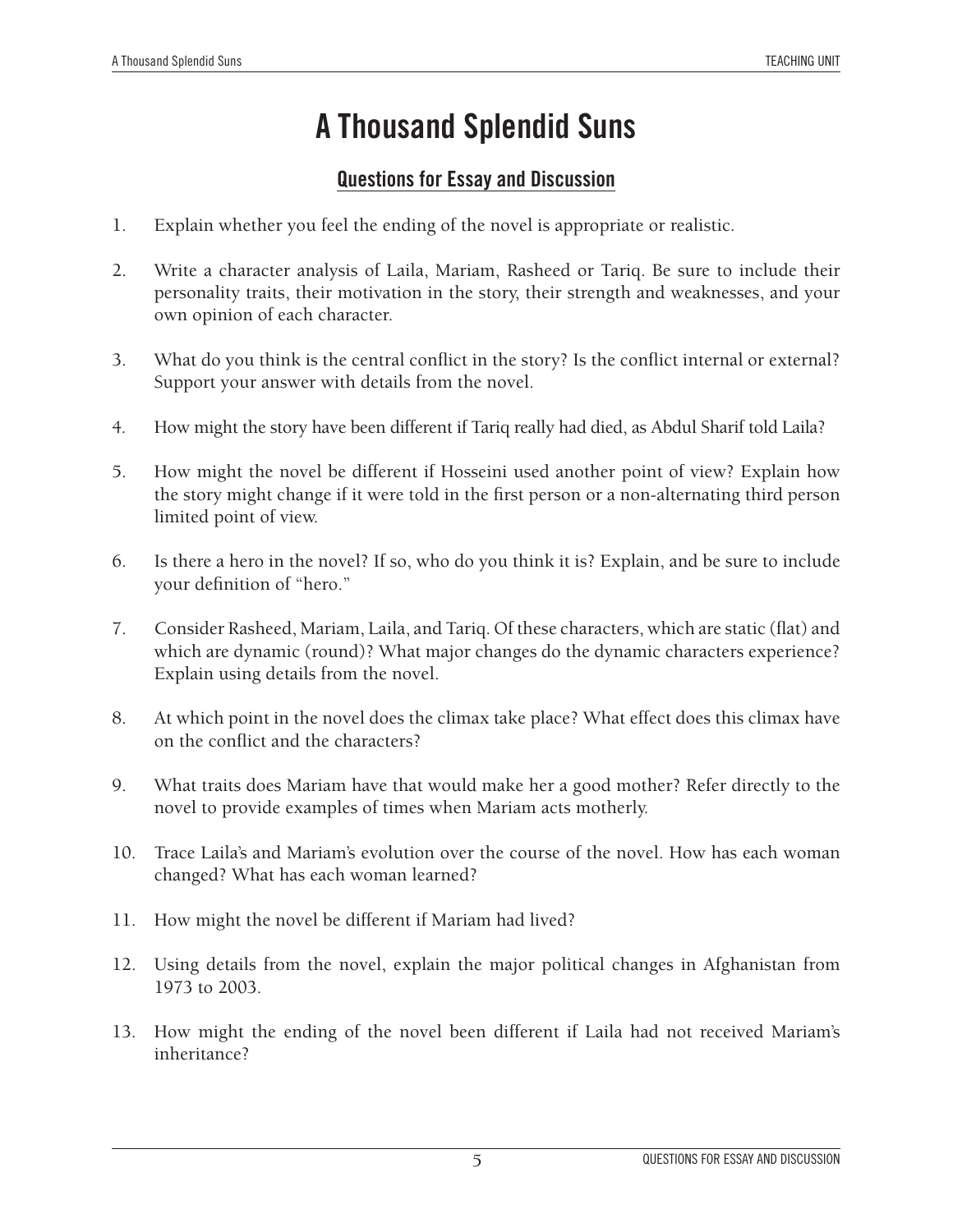## **A Thousand Splendid Suns**

### **Chapter 1**

#### **Vocabulary**

**bazaars** – open-air markets **culpable** – guilty, responsible **demurely** – in a reserved manner **endearments** – affectionate words or actions **facade** – the front **harami** *–* an illegitimate child; one born of two unmarried parents **illegitimate** – the child of two unmarried parents **jinn** *–* a demon or other possessing spirit **kolba** *–* a hut or rudimentary house **loathsome** – hated **minarets** – steeples; towers on top of mosques **relic** – a souvenir; memento **Sufis** – Muslim mystics **surmise** – to figure out; understand **trellised** – covered with a screen or lattice work so vines can grow on it **ward off** – keeps away

\_\_\_\_\_\_\_\_\_\_\_\_\_\_\_\_\_\_\_\_\_\_\_\_\_\_\_\_\_\_\_\_\_\_\_\_\_\_\_\_\_\_\_\_\_\_\_\_\_\_\_\_\_\_\_\_\_\_\_\_\_\_\_\_\_\_\_\_\_\_\_\_\_ \_\_\_\_\_\_\_\_\_\_\_\_\_\_\_\_\_\_\_\_\_\_\_\_\_\_\_\_\_\_\_\_\_\_\_\_\_\_\_\_\_\_\_\_\_\_\_\_\_\_\_\_\_\_\_\_\_\_\_\_\_\_\_\_\_\_\_\_\_\_\_\_\_ \_\_\_\_\_\_\_\_\_\_\_\_\_\_\_\_\_\_\_\_\_\_\_\_\_\_\_\_\_\_\_\_\_\_\_\_\_\_\_\_\_\_\_\_\_\_\_\_\_\_\_\_\_\_\_\_\_\_\_\_\_\_\_\_\_\_\_\_\_\_\_\_\_ \_\_\_\_\_\_\_\_\_\_\_\_\_\_\_\_\_\_\_\_\_\_\_\_\_\_\_\_\_\_\_\_\_\_\_\_\_\_\_\_\_\_\_\_\_\_\_\_\_\_\_\_\_\_\_\_\_\_\_\_\_\_\_\_\_\_\_\_\_\_\_\_\_ \_\_\_\_\_\_\_\_\_\_\_\_\_\_\_\_\_\_\_\_\_\_\_\_\_\_\_\_\_\_\_\_\_\_\_\_\_\_\_\_\_\_\_\_\_\_\_\_\_\_\_\_\_\_\_\_\_\_\_\_\_\_\_\_\_\_\_\_\_\_\_\_\_

\_\_\_\_\_\_\_\_\_\_\_\_\_\_\_\_\_\_\_\_\_\_\_\_\_\_\_\_\_\_\_\_\_\_\_\_\_\_\_\_\_\_\_\_\_\_\_\_\_\_\_\_\_\_\_\_\_\_\_\_\_\_\_\_\_\_\_\_\_\_\_\_\_ \_\_\_\_\_\_\_\_\_\_\_\_\_\_\_\_\_\_\_\_\_\_\_\_\_\_\_\_\_\_\_\_\_\_\_\_\_\_\_\_\_\_\_\_\_\_\_\_\_\_\_\_\_\_\_\_\_\_\_\_\_\_\_\_\_\_\_\_\_\_\_\_\_ \_\_\_\_\_\_\_\_\_\_\_\_\_\_\_\_\_\_\_\_\_\_\_\_\_\_\_\_\_\_\_\_\_\_\_\_\_\_\_\_\_\_\_\_\_\_\_\_\_\_\_\_\_\_\_\_\_\_\_\_\_\_\_\_\_\_\_\_\_\_\_\_\_ \_\_\_\_\_\_\_\_\_\_\_\_\_\_\_\_\_\_\_\_\_\_\_\_\_\_\_\_\_\_\_\_\_\_\_\_\_\_\_\_\_\_\_\_\_\_\_\_\_\_\_\_\_\_\_\_\_\_\_\_\_\_\_\_\_\_\_\_\_\_\_\_\_ \_\_\_\_\_\_\_\_\_\_\_\_\_\_\_\_\_\_\_\_\_\_\_\_\_\_\_\_\_\_\_\_\_\_\_\_\_\_\_\_\_\_\_\_\_\_\_\_\_\_\_\_\_\_\_\_\_\_\_\_\_\_\_\_\_\_\_\_\_\_\_\_\_

\_\_\_\_\_\_\_\_\_\_\_\_\_\_\_\_\_\_\_\_\_\_\_\_\_\_\_\_\_\_\_\_\_\_\_\_\_\_\_\_\_\_\_\_\_\_\_\_\_\_\_\_\_\_\_\_\_\_\_\_\_\_\_\_\_\_\_\_\_\_\_\_\_ \_\_\_\_\_\_\_\_\_\_\_\_\_\_\_\_\_\_\_\_\_\_\_\_\_\_\_\_\_\_\_\_\_\_\_\_\_\_\_\_\_\_\_\_\_\_\_\_\_\_\_\_\_\_\_\_\_\_\_\_\_\_\_\_\_\_\_\_\_\_\_\_\_ \_\_\_\_\_\_\_\_\_\_\_\_\_\_\_\_\_\_\_\_\_\_\_\_\_\_\_\_\_\_\_\_\_\_\_\_\_\_\_\_\_\_\_\_\_\_\_\_\_\_\_\_\_\_\_\_\_\_\_\_\_\_\_\_\_\_\_\_\_\_\_\_\_ \_\_\_\_\_\_\_\_\_\_\_\_\_\_\_\_\_\_\_\_\_\_\_\_\_\_\_\_\_\_\_\_\_\_\_\_\_\_\_\_\_\_\_\_\_\_\_\_\_\_\_\_\_\_\_\_\_\_\_\_\_\_\_\_\_\_\_\_\_\_\_\_\_ \_\_\_\_\_\_\_\_\_\_\_\_\_\_\_\_\_\_\_\_\_\_\_\_\_\_\_\_\_\_\_\_\_\_\_\_\_\_\_\_\_\_\_\_\_\_\_\_\_\_\_\_\_\_\_\_\_\_\_\_\_\_\_\_\_\_\_\_\_\_\_\_\_

1. How old is Mariam at the beginning of Chapter 1?

2. Describe Nana's reaction to Mariam's breaking the bowl.

3. Why does the speaker assert that the *harami* is innocent?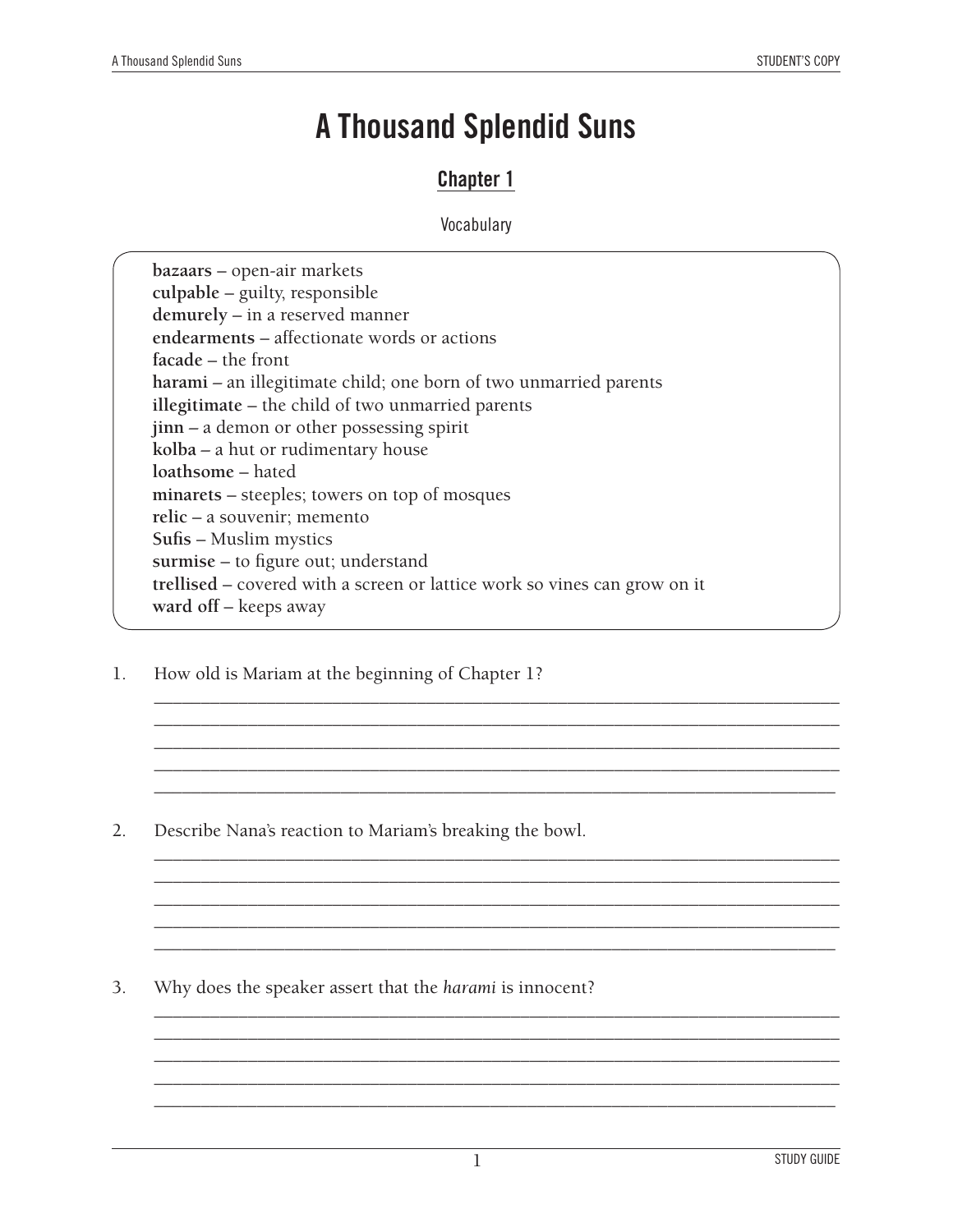### **Chapter 5**

#### Vocabulary

**aggrieved** – offended **ample** – more than enough **articulate** – explain clearly with words **conifer** – an evergreen tree or shrub **consoling** – soothing **disillusionment** – the state of having lost faith or trust **dousing** – extinguishing; killing **foreboding** – indicating or suggesting misfortune **forlorn** – miserable or hopeless **grievances** – complaints **hookahs** – water pipes used for smoking tobacco **muted** – hushed **opaque** – cloudy **reproach** – disapproval **sprightly** – in a lively manner **stricken** – heartbroken **treacherous** – likely to betray **wretched** – mean; cruel

1. At the beginning of Chapter 5, how old is Mariam?

2. What tactics does Nana use to keep Mariam from going to visit Jalil? List as many as you can.

\_\_\_\_\_\_\_\_\_\_\_\_\_\_\_\_\_\_\_\_\_\_\_\_\_\_\_\_\_\_\_\_\_\_\_\_\_\_\_\_\_\_\_\_\_\_\_\_\_\_\_\_\_\_\_\_\_\_\_\_\_\_\_\_\_\_\_\_\_\_\_\_\_ \_\_\_\_\_\_\_\_\_\_\_\_\_\_\_\_\_\_\_\_\_\_\_\_\_\_\_\_\_\_\_\_\_\_\_\_\_\_\_\_\_\_\_\_\_\_\_\_\_\_\_\_\_\_\_\_\_\_\_\_\_\_\_\_\_\_\_\_\_\_\_\_\_ \_\_\_\_\_\_\_\_\_\_\_\_\_\_\_\_\_\_\_\_\_\_\_\_\_\_\_\_\_\_\_\_\_\_\_\_\_\_\_\_\_\_\_\_\_\_\_\_\_\_\_\_\_\_\_\_\_\_\_\_\_\_\_\_\_\_\_\_\_\_\_\_\_ \_\_\_\_\_\_\_\_\_\_\_\_\_\_\_\_\_\_\_\_\_\_\_\_\_\_\_\_\_\_\_\_\_\_\_\_\_\_\_\_\_\_\_\_\_\_\_\_\_\_\_\_\_\_\_\_\_\_\_\_\_\_\_\_\_\_\_\_\_\_\_\_\_ \_\_\_\_\_\_\_\_\_\_\_\_\_\_\_\_\_\_\_\_\_\_\_\_\_\_\_\_\_\_\_\_\_\_\_\_\_\_\_\_\_\_\_\_\_\_\_\_\_\_\_\_\_\_\_\_\_\_\_\_\_\_\_\_\_\_\_\_\_\_\_\_\_ \_\_\_\_\_\_\_\_\_\_\_\_\_\_\_\_\_\_\_\_\_\_\_\_\_\_\_\_\_\_\_\_\_\_\_\_\_\_\_\_\_\_\_\_\_\_\_\_\_\_\_\_\_\_\_\_\_\_\_\_\_\_\_\_\_\_\_\_\_\_\_\_\_ \_\_\_\_\_\_\_\_\_\_\_\_\_\_\_\_\_\_\_\_\_\_\_\_\_\_\_\_\_\_\_\_\_\_\_\_\_\_\_\_\_\_\_\_\_\_\_\_\_\_\_\_\_\_\_\_\_\_\_\_\_\_\_\_\_\_\_\_\_\_\_\_\_ \_\_\_\_\_\_\_\_\_\_\_\_\_\_\_\_\_\_\_\_\_\_\_\_\_\_\_\_\_\_\_\_\_\_\_\_\_\_\_\_\_\_\_\_\_\_\_\_\_\_\_\_\_\_\_\_\_\_\_\_\_\_\_\_\_\_\_\_\_\_\_\_\_

\_\_\_\_\_\_\_\_\_\_\_\_\_\_\_\_\_\_\_\_\_\_\_\_\_\_\_\_\_\_\_\_\_\_\_\_\_\_\_\_\_\_\_\_\_\_\_\_\_\_\_\_\_\_\_\_\_\_\_\_\_\_\_\_\_\_\_\_\_\_\_\_\_ \_\_\_\_\_\_\_\_\_\_\_\_\_\_\_\_\_\_\_\_\_\_\_\_\_\_\_\_\_\_\_\_\_\_\_\_\_\_\_\_\_\_\_\_\_\_\_\_\_\_\_\_\_\_\_\_\_\_\_\_\_\_\_\_\_\_\_\_\_\_\_\_\_ \_\_\_\_\_\_\_\_\_\_\_\_\_\_\_\_\_\_\_\_\_\_\_\_\_\_\_\_\_\_\_\_\_\_\_\_\_\_\_\_\_\_\_\_\_\_\_\_\_\_\_\_\_\_\_\_\_\_\_\_\_\_\_\_\_\_\_\_\_\_\_\_\_ \_\_\_\_\_\_\_\_\_\_\_\_\_\_\_\_\_\_\_\_\_\_\_\_\_\_\_\_\_\_\_\_\_\_\_\_\_\_\_\_\_\_\_\_\_\_\_\_\_\_\_\_\_\_\_\_\_\_\_\_\_\_\_\_\_\_\_\_\_\_\_\_\_ \_\_\_\_\_\_\_\_\_\_\_\_\_\_\_\_\_\_\_\_\_\_\_\_\_\_\_\_\_\_\_\_\_\_\_\_\_\_\_\_\_\_\_\_\_\_\_\_\_\_\_\_\_\_\_\_\_\_\_\_\_\_\_\_\_\_\_\_\_\_\_\_\_ \_\_\_\_\_\_\_\_\_\_\_\_\_\_\_\_\_\_\_\_\_\_\_\_\_\_\_\_\_\_\_\_\_\_\_\_\_\_\_\_\_\_\_\_\_\_\_\_\_\_\_\_\_\_\_\_\_\_\_\_\_\_\_\_\_\_\_\_\_\_\_\_\_ \_\_\_\_\_\_\_\_\_\_\_\_\_\_\_\_\_\_\_\_\_\_\_\_\_\_\_\_\_\_\_\_\_\_\_\_\_\_\_\_\_\_\_\_\_\_\_\_\_\_\_\_\_\_\_\_\_\_\_\_\_\_\_\_\_\_\_\_\_\_\_\_\_ \_\_\_\_\_\_\_\_\_\_\_\_\_\_\_\_\_\_\_\_\_\_\_\_\_\_\_\_\_\_\_\_\_\_\_\_\_\_\_\_\_\_\_\_\_\_\_\_\_\_\_\_\_\_\_\_\_\_\_\_\_\_\_\_\_\_\_\_\_\_\_\_\_